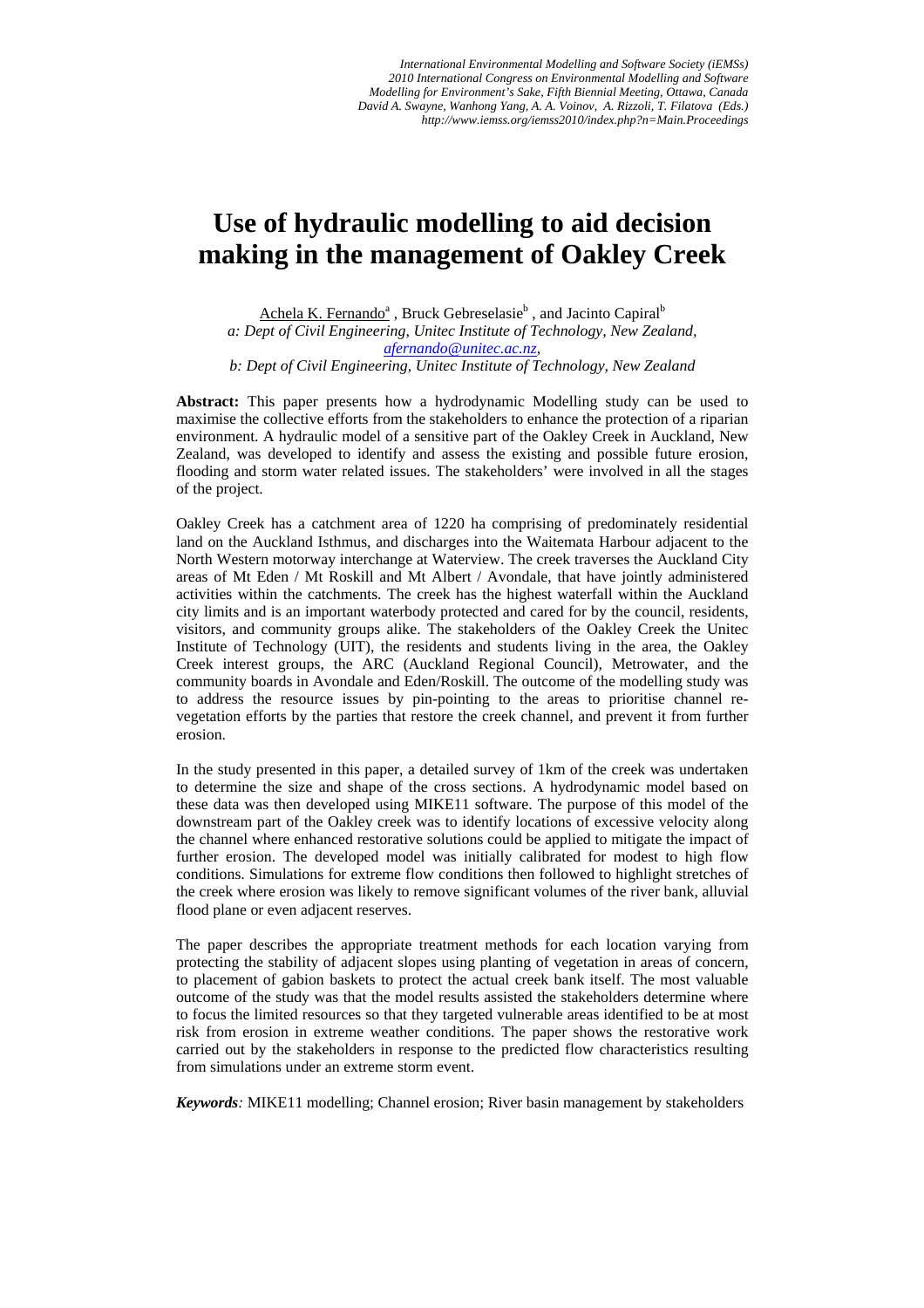## **1. INTRODUCTION**

The relative ease of adapting Hydraulic modelling software to the wide range of conditions that prevail in river systems has made it a popular tool in river management. Recent examples of where such software has met the specific needs of river management are in flood forecasting (Marker, et al., 2004), optimisation of flooding systems (Monninkhoff and Li, 2009), estimation of sediment loads (Azmera et a., 2008), preparation of flood extent maps (Wallace, 2006), and the assessment of effects of wetland modifications on wetland loss and degradation (Thompson et al., 2004). The study presented in this paper is an attempt to use a hydrologic/hydraulic model of a medium-sized creek in Auckland in New Zealand, to assist the stakeholders associated with the wellbeing of the creek, to effectively control stream erosion.

## **1.1 The case study area**

Oakley Creek is also known as Te Auaunga, which was the original name given to it by the Maori, the indigenous people of New Zealand. It drains a catchment of 1220ha in the western Auckland isthmus, between its headwaters in Mount Roskill and its outlet into the Waitamata harbour, having passed beneath the Great North Road and North Western Motorway freeway in its lower reaches. The elongated shape of the catchment gives rise to approximately 12km of open watercourse (ACC, 1991). The figures 1 and 2 below show side-by-side the layout of the catchment and the start and end points of the part of the stream that was modelled in this study.



The creek and its surrounding areas have an extensive history of use and occupation by local Maori groups. Activities included residential and defensive developments, extensive cultivations, bird trapping, harakeke and shellfish harvesting, wakato passages and fishing. Maori settlement and use in the area continued up until the 1860s. The creek holds historical and ecological value; however this is threatened by a number of factors. Some of these threats include the environmental and storm water run off contamination (Green, 2004). Today, the main land use of this catchment is residential and recreational. The Unitec Institute of Technology (UIT) campus of 6000ha is established on the downstream part of its right bank. There are some business developments further upstream of the catchment. The downstream part of the stream is very clean for an urban stream and is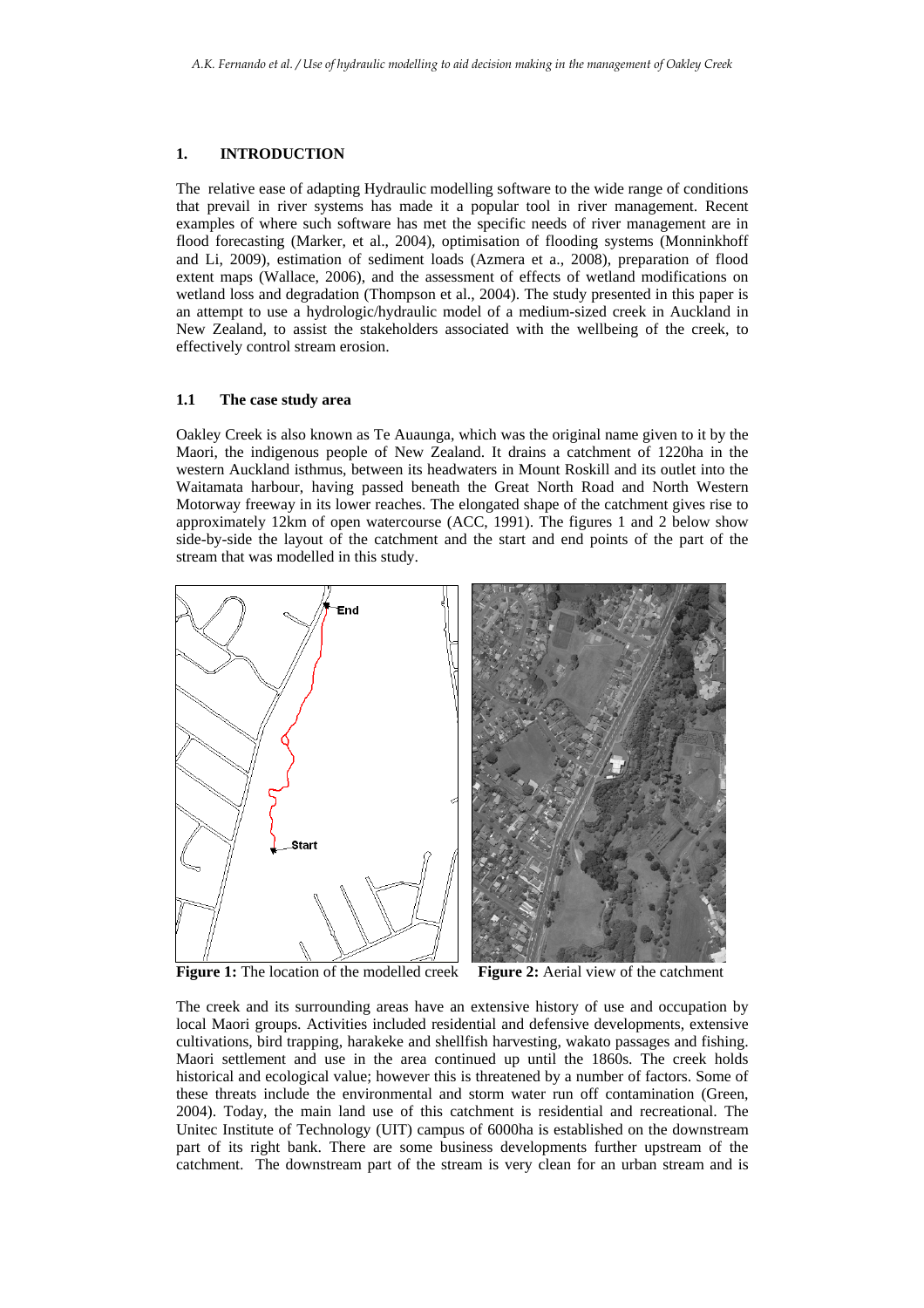well-cared for by volunteer organisations such as Friends of Oakley. The creek is of high recreational value for the residents in the area with a well-frequented walkway on its right bank, and a sizeable waterfall, which is the largest of its kind within the limits of the Auckland City Council. Various educational and volunteer projects take place to clean the stream bed and its vicinity, to study the riparian ecosystems, and to re-vegetate the stream banks. The health of the stream, stability of its banks, and general sustainability of the stream is of utmost importance to the main stakeholders associated with the stream. They are the Unitec Institute of Technology, residents and students living in the area, the Oakley Creek interest groups, the ARC (Auckland Regional Council), which has this creek in its jurisdiction, Metrowater, a local authority responsible for stormwater and flood water management in the area, and the community boards in Avondale and Mt. Eden/Roskill, who are also responsible for its upkeep. The effectiveness of the voluntary group Friends of Oakley Creek (FOAK), in particular, is evident by its winning the ARC Sustainable Urban Communities Environmental Award in 2007.

This modelling project was undertaken as a final year project of a three year undergraduate B.Eng. Tech (Civil) programme. The main objective of modelling a 1km length of the creek prior to it entry to the estuary was to a) identify the location of areas of high velocity and erosion- prone stretches, and (b) gauge the extent of flooding in the main watercourse. Thereafter suitable mitigation measures were to be brought to the attention of the stakeholders via a series of regular meetings of the community groups to both inform and acquire feedback.

## **1.2 Characteristics of the stream**

The Oakley Catchment discharges into the upper Waitemata Harbour with approximately 500m of the downstream end of the creek being tidally affected. The tidal variations in the Waitemata harbour are presented in Table 1. The highest recorded tide is RL 2.25m recorded on 26 March 1936.

| Tide                    | Level $RL(m)$ |
|-------------------------|---------------|
| Mean high water Springs | 1.40          |
| Mean high water         | 1.31          |
| Mean high water Neaps   | 1.12          |
| Mean sea Level          | 0.00          |
| Mean Low water Neaps    | $-0.92$       |
| Mean low water          | $-1.10$       |
| Mean Low water springs  | $-1.34$       |

**Table 1 : Tidal characteristics (DOSLi Auckland Datum 1946)** 

The tide levels induce flooding in the Oakley Creek mainly in the open space zone adjacent to Great North Road. Frequent inundation is experienced in this part during the rainy season particularly when the high flows in the creek coincide with high tides in the harbour (Figure 3).



**Figure 3:** Inundation in lower Oakley Creek combined with high tide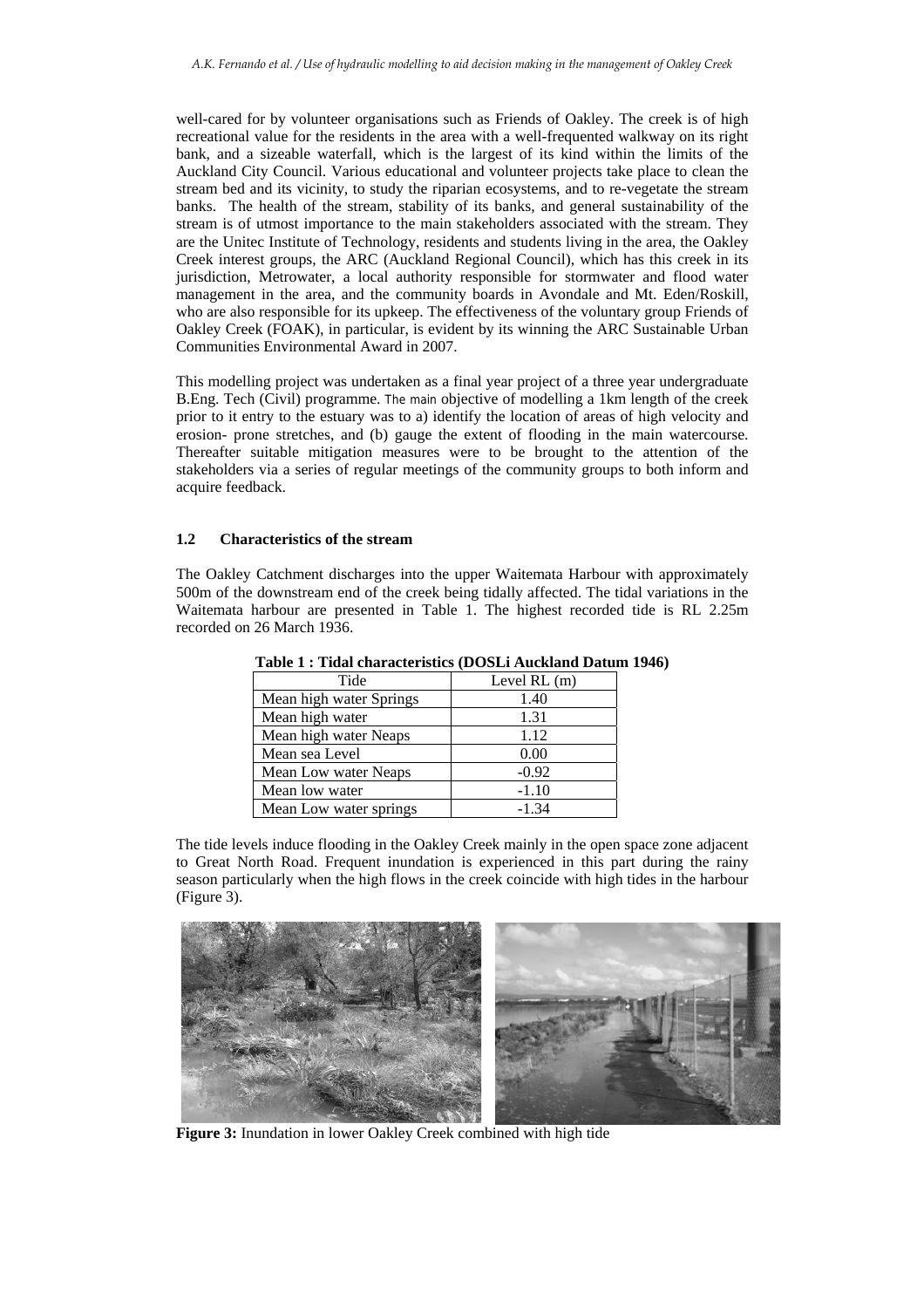## **1.3 Stream erosion**

Streams are constantly in a dynamic equilibrium with their primary components – water, sediment, energy and vegetation. Channel scouring, exacerbated by excessive flow velocity, is the major cause for stream bed degradation. This perennial creek is susceptible to erosion thus necessitating an ongoing programme by stakeholders to re-vegetate the banks to mitigate the damage. The simple hydraulic model of the stream was expected to help in intensifying and optimising the riparian re-vegetation by more correctly focusing in high risk areas highlighted by the model. Following discussions with the representative of the community group, it was decided to develop the model to simulate the creek downstream of the waterfall, approximately for 1 km length, where the stream was anecdotally known to experience high velocities.

# **2. HYDRAULIC MODEL OF OAKLEY CREEK**

The hydraulic model was developed using the 2007 version of the MIKE11 software (DHI, 2007).

## **2.1 Data**

A site survey was undertaken to gather the cross section data with measurements taken at intervals sufficient to incorporate the significant changes in cross section and creek bed invert. The aerial and contour maps of the area were used to digitise a plan view of the river network, with dimensions of the concrete culvert beneath the motorway measured at site.

Observed stream flow data were sourced from Metrowater. The flow was recorded at 5 min intervals at the upstream end of the creek for a period of approximately six months  $(25/07/2002$  to  $31/01/2003$ ). The observations contain medium to high flow events and the corresponding water levels at a footbridge across the creek were available for coarse calibration/validation of the model.

# **2.2 The model**

*Network and cross sections:* The model consisted of four branches, the creek being the main one. Two short tributaries that drained two small watersheds in the vicinity of UIT, and a bifurcation that rejoins the creek forming a small island, constitute the other three branches. Table 2 summarises some modelled network parameters while Figure 4 displays a schematic of the plan view of the network.

| Branch name         | Length $(m)$ | Number of points | Number of cross sections |
|---------------------|--------------|------------------|--------------------------|
| <b>Oakley Creek</b> | 1080         | 105              |                          |
| Oakley Branch       | 40           |                  |                          |
| Unitec drain        | 30           |                  |                          |
| Unitec catchment    | 45           |                  |                          |

**Table 2 :** Modelled network parameters.

*Hydrodynamic parameters:* The only calibration parameter of this simple model was the Manning's n value. The water levels observed at a foot bridge for a few of the high-flow events were used to tuning the suitable Manning's n which was finally set at 0.024 for the natural channels.

The higher-order fully-dynamic wave solution which includes all the terms – momentum flux, pressure force, friction force, and gravity - in its conservation of momentum equation, was sought. This solution scheme was deemed most appropriate because it accurately represents fast transients, tidal flows, rapidly changing backwater effects, flood waves, and steep channels all of which this creek exhibits.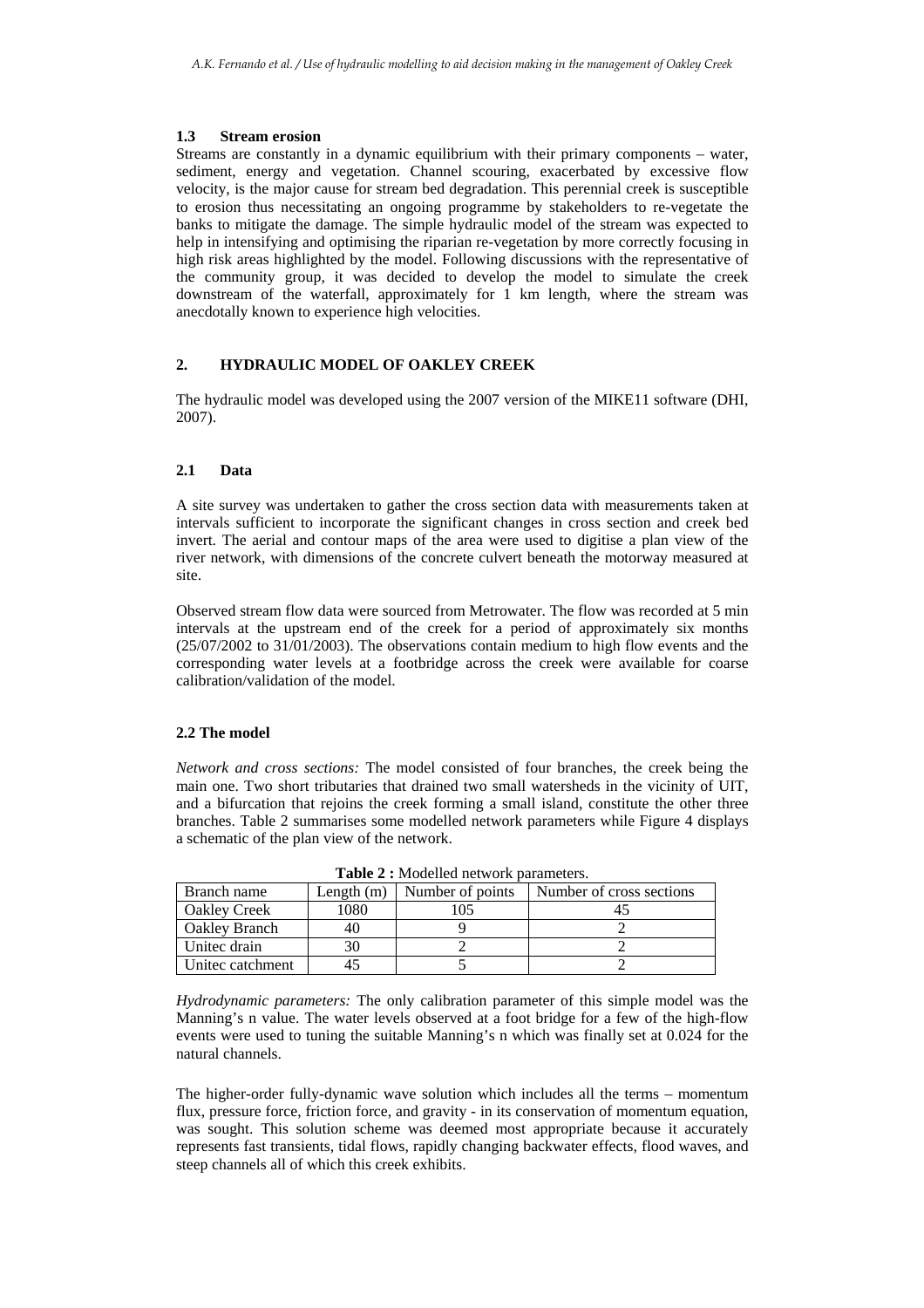*Boundary Conditions:* There are three flow and one tidal boundary conditions in this model. For the inflow boundary condition at the upstream end of the creek, observed flow in the creek was used (Figure 5). For the two short laterals, steady inflow values of 14.5 L/s and 3.5 L/s respectively were applied. Inflows from the laterals are insignificant, however, the values used were based on relatively high flow rates measured using a current meter at these locations.

Cyclic tidal variations were not imposed at the downstream boundary. Instead, a more reasonable constant water level of 1.12m, equivalent to a high neap tide, was applied to replicate the realistic and frequent scenario of a high flow coinciding with a high tide.

*Model Simulation:* Calibration meant verifying the water level at the footbridge to be approximately correct for the high-flow event of  $14<sup>th</sup>$  August 2002. Model simulation was then continued for the entire period from 25/07/2002 10:50:00 a.m. to 31/01/2003 11:50:00 p.m. A short simulation time step of 10sec was used; simulation results were recorded at hourly intervals. Apart from the conventional outputs of water level and discharge, additional output of flow velocity was specified for this simulation.



 **Figure 4:** Schematic of the modelled network



#### **2.3 Model simulation results**

Figure 6 shows a longitudinal section of the downstream-most 580m of the creek at the highest water level experienced. The solid and the dotted lines at the top of the long section are the top edges of the left- and right-banks respectively. High water levels rise almost up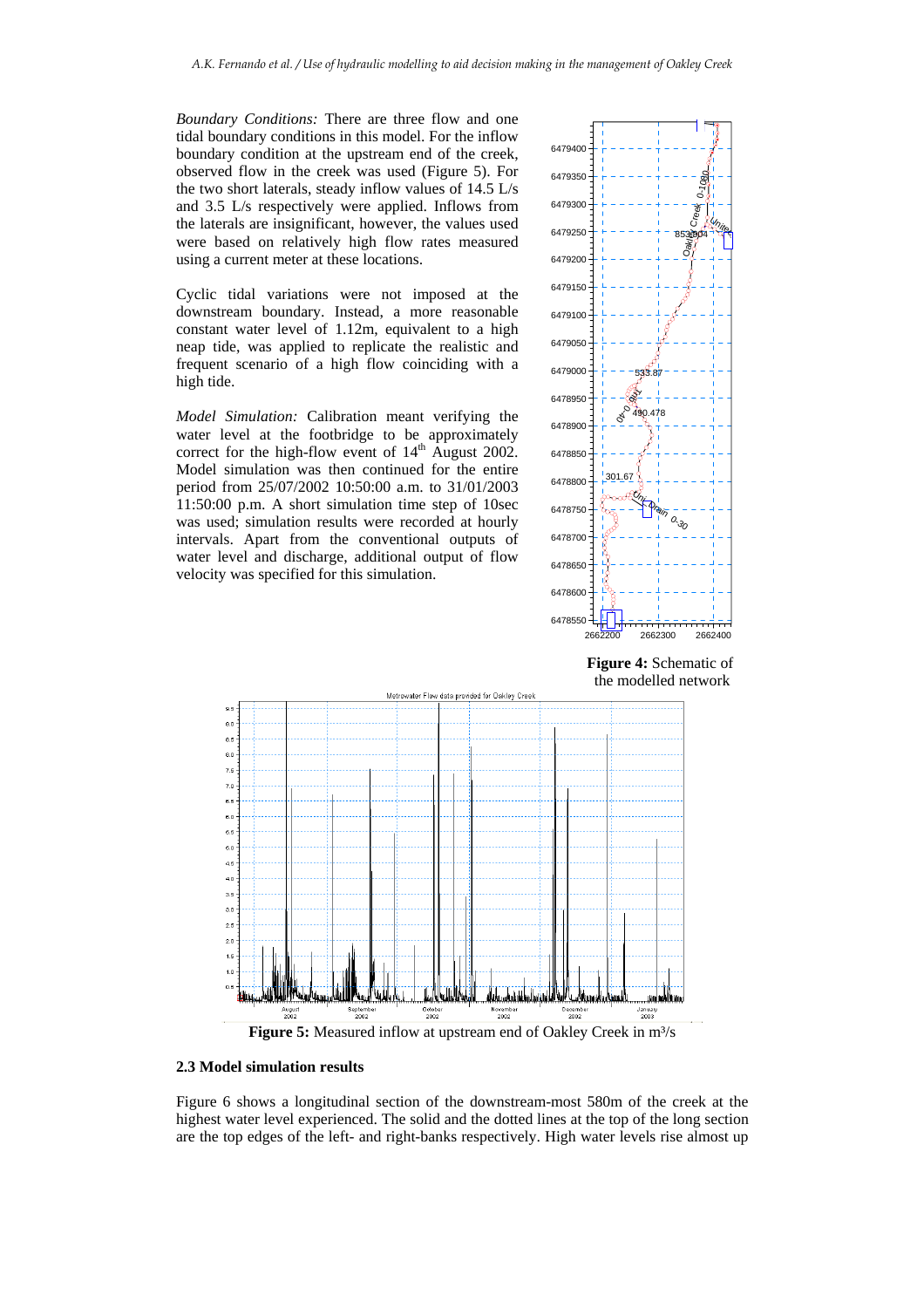



Figure 7 shows a plan view of the modelled network with the variation of the maximum velocity along the creek. There are several segments of the stream where a velocity of 1.5m/s, a value considered high for the soil type, is exceeded; moreover, there are some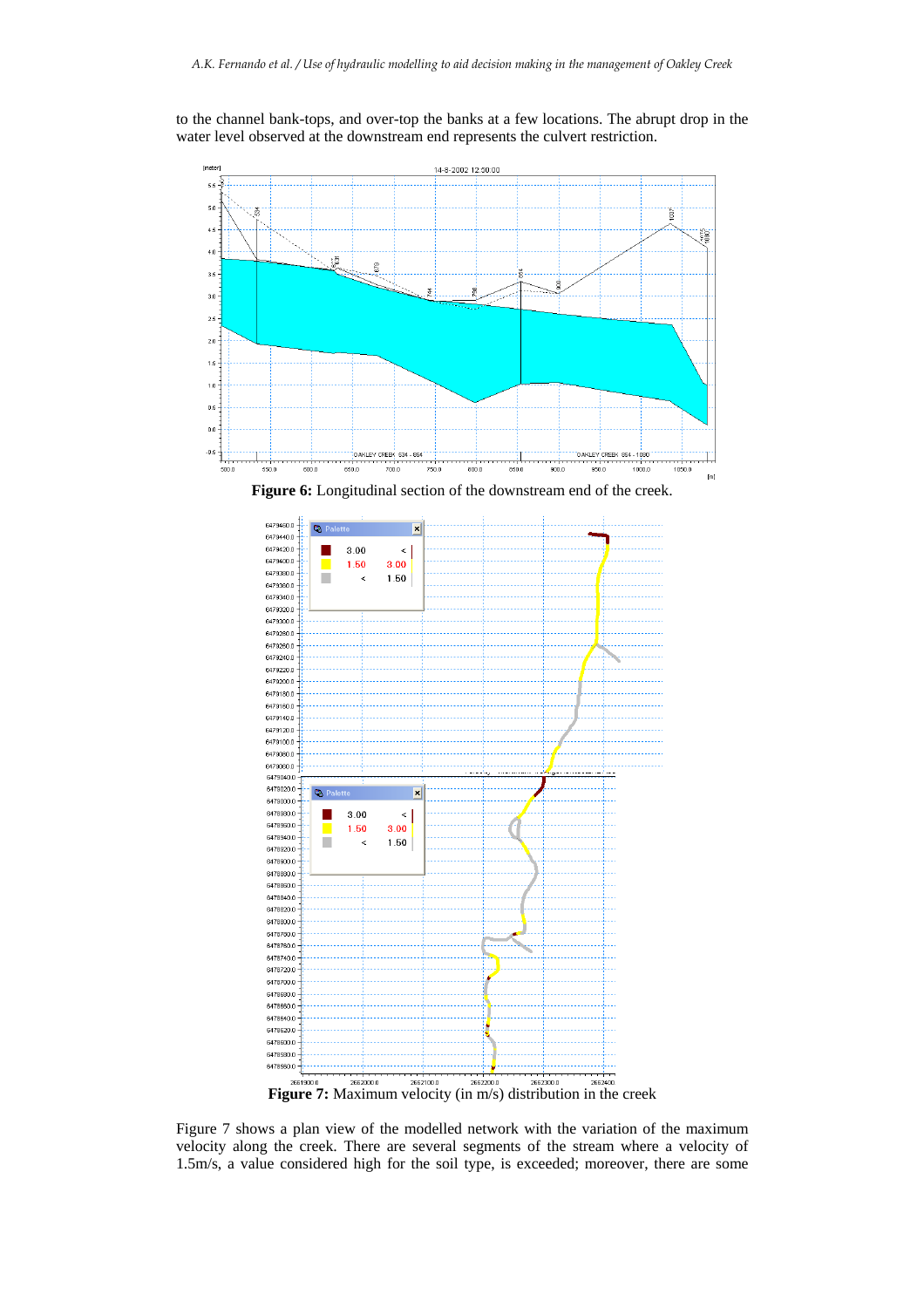limited sections where the velocity exceeds 3m/s. Some of these locations confirm the physical observations made during the numerous site walks prior to modelling. They have also been identified and earmarked for shrub planting and re-vegetation. Table 3 summarises the cross sections of the stream where the average velocity exceeds 1.5m/s.

| $\circ$  |                |          |                  |          |                |
|----------|----------------|----------|------------------|----------|----------------|
| Chainage | Velocity (m/s) | Chainage | Velocity $(m/s)$ | Chainage | Velocity (m/s) |
| (m)      |                | (m)      |                  | (m)      |                |
| 490.48   | 1.7            | 679      | 2.5              | 967.5    | 1.6            |
| 533.87   | 1.7            | 711.5    | 1.5              | 1001.25  | 1.6            |
| 580.5    | 2.4            | 825.95   | 1.6              | 1035     | 1.5            |
| 627      |                | 853.9    | 1.7              | 1036     | 1.5            |
| 629      | 3.1            | 876.95   | 1.7              | 1037     | 1.5            |
| 631      | 2.6            | 900      | 1.8              | 1040     | 3.4            |
| 655      | 2.5            | 933.75   | 1.7              |          |                |

**Table 3:** Locations of relatively high velocity

# **3. OUTCOMES OF THE PROJECT AND LIMITATIONS**

## **3.1 Benefit to stakeholders from model outcomes**

The hydraulic modelling results clearly demonstrated that there are significant parts of the stream that exceed an area-averaged velocity of 1.5m/s during high flow events. These were identified to be the vulnerable parts of the channel prone to erosion. The project was based on a participatory approach where the stakeholders were informed of the progress as well as being given an opportunity to give input and feedback on the interim results. Several site walkovers by all parties ensured that the model outcomes were in line with the ground truth. The final outcomes of the model simulations, i.e., identified vulnerable stretches of the creek, were communicated to the stakeholders for collective decision making regarding resourcing to intensify and/or prioritise re-vegetation and shrub planting programmes. The riparian vegetation has remarkable capacity to resist the forces generated by high velocity and reduce bank erosion and has been used in the past on these banks. Using results from the model and ground truth, several remedial measures, as summarised in Table 4, were proposed for each location.

Planting in Oakley Creek banks is carried out subject to ecosourcing concepts. Ecosourcing is the use of native plants to safeguard the genetic diversity within the local populations of native plants. The ARC's guidelines explain how to restore streamsides and which plants to use on the streambanks (ARC, 2001). Such practices have resulted in remarkable improvement to the riparian environment not only by protecting the streambanks from degradation but also by re-establishing the diversity of plants. This, in turn, has led to the regeneration of bird and fish life in the ecosystem.

| posed integation measures for focultons recitative as nu ring croston potential |                                                      |                       |  |  |
|---------------------------------------------------------------------------------|------------------------------------------------------|-----------------------|--|--|
| Chainage                                                                        | Type of erosion and condition of the channel         | Recommended           |  |  |
| (m)                                                                             |                                                      | remedial measure(s)   |  |  |
| <460                                                                            | Normal, erosion not excessive, some flooding         | Do nothing            |  |  |
|                                                                                 | expected                                             |                       |  |  |
| 465-490                                                                         | There is no visual erosion seen on the location, but | Re-vegetation         |  |  |
|                                                                                 | exposed for future erosion                           |                       |  |  |
| 533-580                                                                         | Some visible erosion, further erosion expected       | Planting              |  |  |
| 580-640                                                                         | Channel and rill erosion; can become worse with      | Prioritise planting   |  |  |
|                                                                                 | high velocities                                      |                       |  |  |
| 640-714                                                                         | Some erosion visible; vulnerable to further erosion, | Planting and possible |  |  |
|                                                                                 | some flooding expected                               | channel stabilisation |  |  |
| $795 - 1034$                                                                    | Gully and channel erosion observed; damaged          | Slope protection,     |  |  |
|                                                                                 | existing vegetation,                                 | planting, Gabion      |  |  |
|                                                                                 |                                                      | sack                  |  |  |
| 900                                                                             | Existing structure (pipe) threatened, some flooding  | Channel protection    |  |  |
|                                                                                 | expected                                             | construction          |  |  |

**Table 4:** Proposed mitigation measures for locations identified as having erosion potential